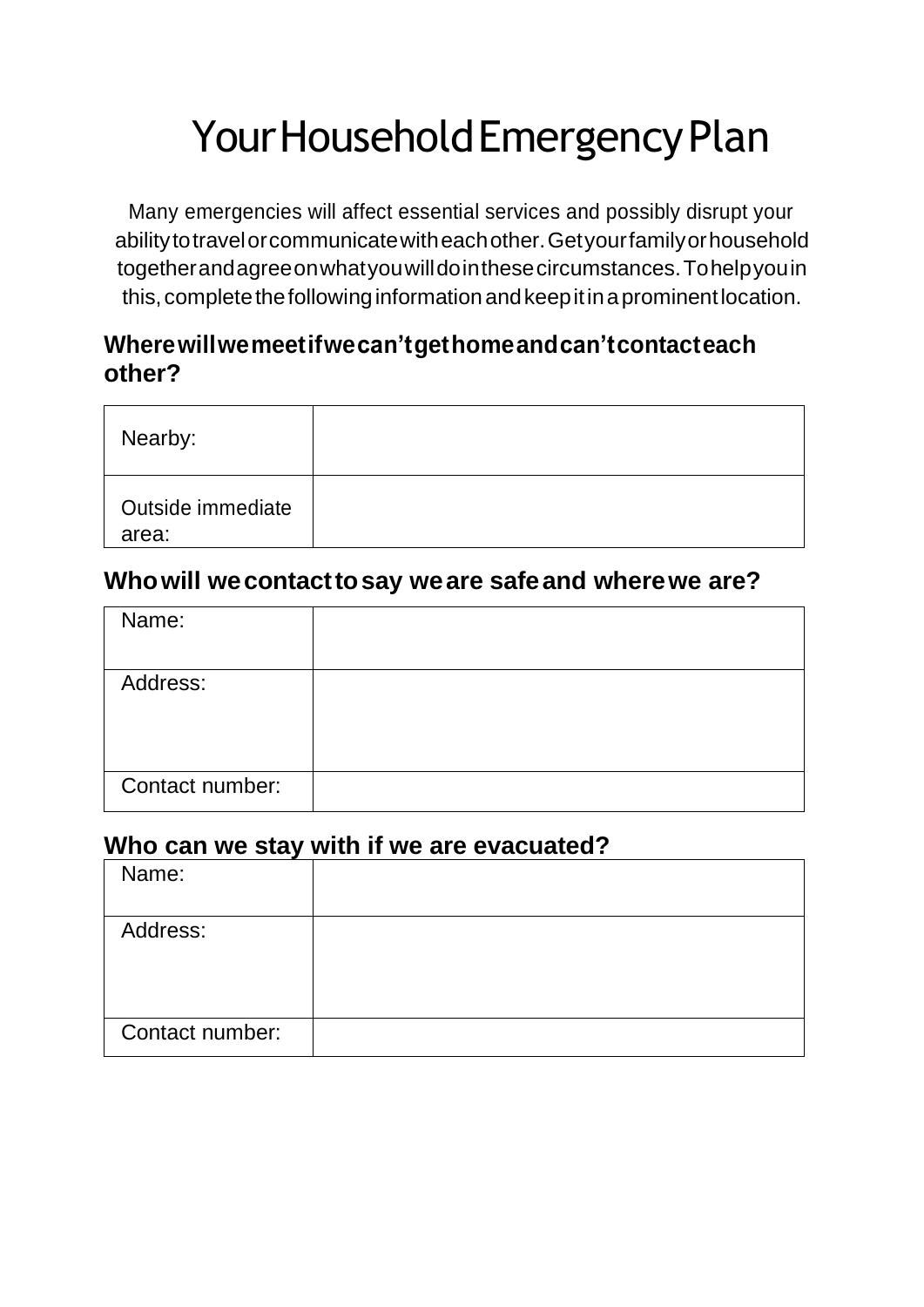## **Where and how do we turn off the following?**

| Water:       |  |
|--------------|--|
|              |  |
| Gas:         |  |
|              |  |
| Electricity: |  |
|              |  |

### **Will any neighbours need our help?**

| Name:           |  |
|-----------------|--|
| Address:        |  |
|                 |  |
| Contact number: |  |
|                 |  |
|                 |  |
| Name:           |  |
| Address:        |  |
|                 |  |
|                 |  |
| Contact number: |  |